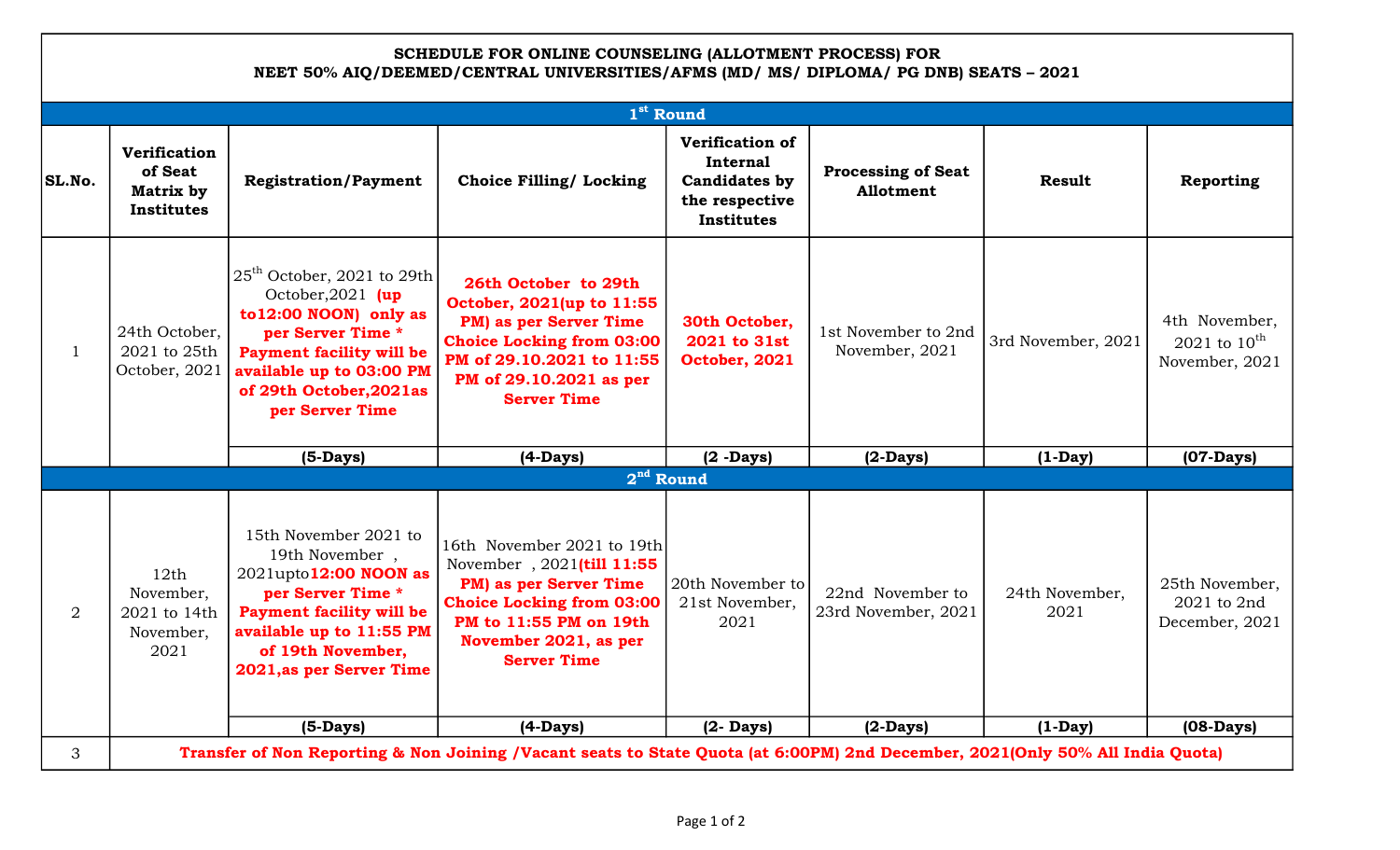| MOP-UP ROUND DEEMED AND CENTRAL UNIVERSITY SEATS/ PG DNB SEATS |                                                                                                                                                                                                                        |                                                                                                                                                                                                 |                                                                                                                                                                                                     |                                                                                     |                                                 |                        |                                                  |  |  |  |
|----------------------------------------------------------------|------------------------------------------------------------------------------------------------------------------------------------------------------------------------------------------------------------------------|-------------------------------------------------------------------------------------------------------------------------------------------------------------------------------------------------|-----------------------------------------------------------------------------------------------------------------------------------------------------------------------------------------------------|-------------------------------------------------------------------------------------|-------------------------------------------------|------------------------|--------------------------------------------------|--|--|--|
| SL.No.                                                         | <b>Verification</b><br>of Seat<br>Matrix by<br>Institutes                                                                                                                                                              | <b>Registration/Payment</b>                                                                                                                                                                     | <b>Choice Filling/ Locking</b>                                                                                                                                                                      | Verification of<br>Internal<br>Candidates by<br>the respective<br><b>Institutes</b> | <b>Processing of Seat</b><br>Allotment          | <b>Result</b>          | Reporting                                        |  |  |  |
| 4                                                              | 7th December,<br>2021 to 8th<br>December,<br>2021                                                                                                                                                                      | 8th December, 2021 to<br>13th December,<br>2021(12:00 NOON as per<br><b>Server Time) * Payment</b><br>facility will be up to<br>11:55 PM of 13th<br>December, 2021 as per<br><b>Server Time</b> | 9th December, 2021 to 13th<br>December, 2021(12:00<br><b>NOON</b> as per Server Time)<br><b>Choice Locking from 03:00</b><br>PM to 11:55 PM on 13th<br>December, 2021, as per<br><b>Server Time</b> | 14th December,<br>2021 to 15th<br>December, 2021                                    | 16th December, 2021<br>to 17th December<br>2021 | 18th December,<br>2021 | 19th December,<br>2021 to 26th<br>December, 2021 |  |  |  |
|                                                                |                                                                                                                                                                                                                        | $(6-Days)$                                                                                                                                                                                      | $(5$ -Days)                                                                                                                                                                                         | $(2-Days)$                                                                          | $(2$ -Days)                                     | $(1-Day)$              | $(08-Days)$                                      |  |  |  |
| 5                                                              | Transfer of Non Reporting & Non Joining /Vacant seats to Deemed Universities/ Central Universities/ Institutes on 27th December, 2021 for<br>conduction of Stray Vacancy Round from 27th December- 31st December, 2021 |                                                                                                                                                                                                 |                                                                                                                                                                                                     |                                                                                     |                                                 |                        |                                                  |  |  |  |
|                                                                |                                                                                                                                                                                                                        |                                                                                                                                                                                                 |                                                                                                                                                                                                     |                                                                                     |                                                 |                        |                                                  |  |  |  |